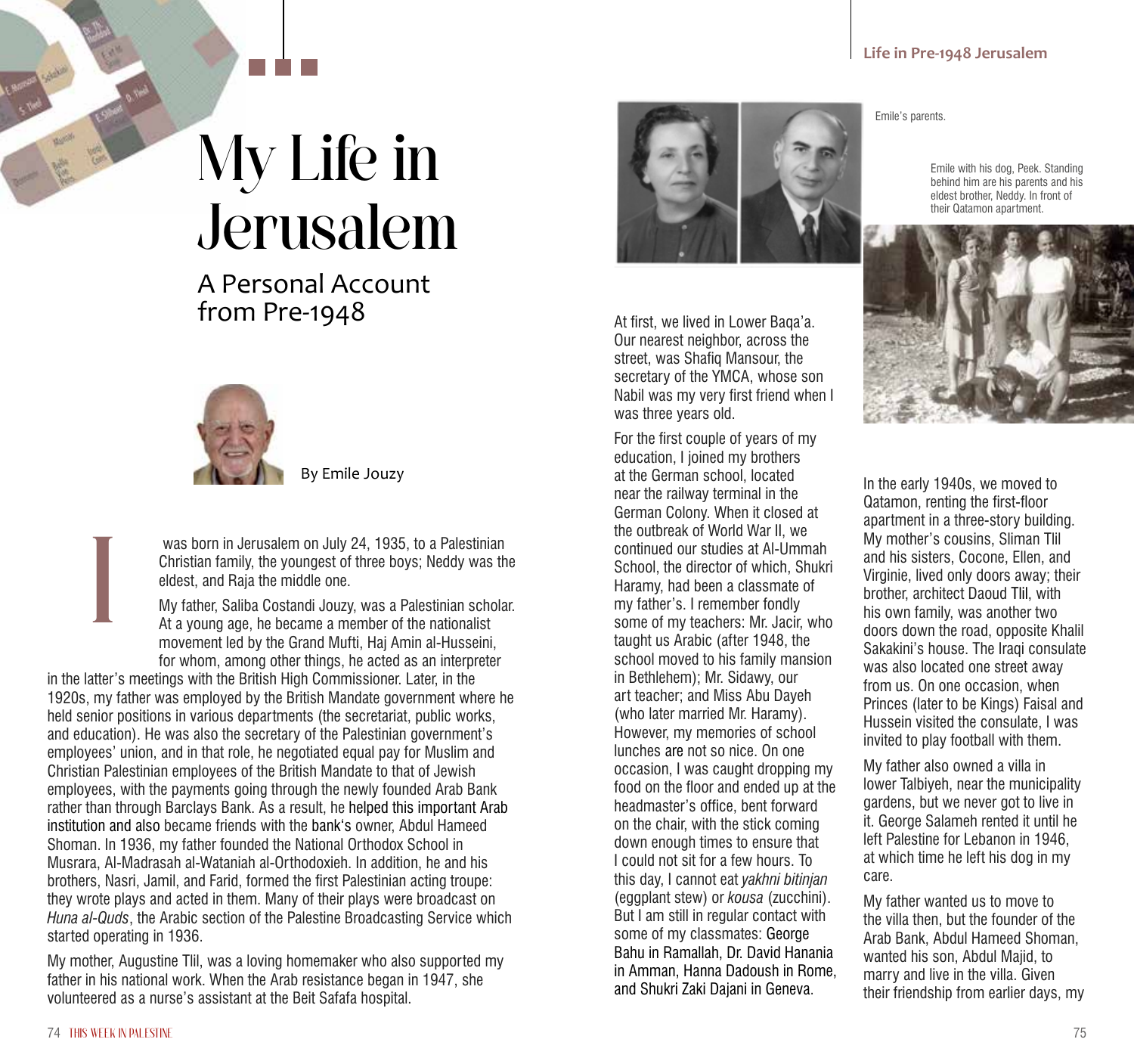father could not refuse his request so we never got to enjoy it. When I visited Jerusalem in 1995, the villa had sprouted two floors.

The dog I "inherited," a German Shepherd named Peek, became my constant companion and playmate. My friend Theodore Awad and I would go "skating" through the streets, holding on to the leash, as Peek pulled us all the way to Lower Baqa'a.

As a young child, I felt that life in Jerusalem was like one long feast day. On Christian feasts my mother would help me put on my suit: "We're going to wish Happy Christmas to our family and friends." On Muslim feasts, the scene would repeat itself: "Let's put on your suit. We're going to visit our Muslim friends to wish them Happy Eid." Jewish feasts were no exception. "Let's put on your suit. We're going to visit our Jewish friends."

At Easter, my maternal grandfather, Mikhail Tlil, would secure us a room on the fourth floor of the Church of the Holy Sepulcher where we would enter on Thursday afternoon, with the Primus, food, and mattresses, and come out again on Sunday afternoon, having attended all the services.

Christmas was spent at home. My mother with her cousin Cocone would make the *knafeh* (fine pastry with white cheese in syrup with rose water) and all sorts of other delicious festive foods. We would also visit relatives on both sides.

My father, as part of his work, would go on inspection tours to government offices all over Palestine, from Safad to Gaza. I consider myself fortunate that, as I was the youngest, he would often take me and my mother with him. As



Emile (standing on the right) with his friends Michel (son of neighbor Stepho Awad) and Nabil (kneeling, son of lawyer Anton Attalah).

a result, I had the privilege of getting to know all of Palestine from top to bottom.

On Sundays I would walk with my father to Malha and sometimes even all the way to Ein Karem. We would take Peek with us (when I had him), and we would pick *za'atar* and cyclamen on the way. These walks developed further my love for our land.

Sliman and Daoud Tlil each owned a car. They'd load the family – aunts, uncles, and cousins – and take us on picnics to the beach Shatt al-Arab in Jaffa. Barely would the cars come to a halt, when we children would scuttle off to the water, not to emerge again before evening.

Costandi Salameh, my mother's uncle, owned a large orange grove near Jaffa where we would be invited to spend the day on special occasions. I remember playing around the orange trees with his children who were my age.



Emile (back, right) with Guiguite and Cicile, (daughters of Uncle Daoud Tlil), and Richard Tear (son of Aunt Olga), in Uncle Daoud's garden.

One New Year's Day, my father's uncle Shukri Deeb, whose birthday was on that day, invited family and friends to celebrate with him on a sailing cruise on the Dead Sea. He owned boats for transporting salt from the mines of Jabal Usdum (Mount of Sodom, as mentioned in the Bible). We sailed all the way to the river Mujeb and back.

But this happy phase of our lives wasn't to last long. With the outbreak of hostilities, our activities and outings were restricted for a while, and I found other adventures. When Commander Abu Dayeh and his *mujahedeen* arrived to take charge of the security of Qatamon, his headquarters was in the basement flat of our relative Sami Jouzy. On weekends I became a delivery boy, distributing lunch to outposts all the way to Mousalabieh Monastery.

Inevitably, our time in Jerusalem came to the same tragic end that so many Palestinians suffered. A few

## **Life in Pre-1948 Jerusalem**

months after the Haganah blew up the Hotel Semiramis on January 5, 1948, barely a kilometer away from our house, and on the wake of the Deir Yassin atrocity on April 9, my father decided that it was no longer safe for us to remain in Jerusalem. On April 24, 1948, we took the bus to Egypt. It was not till 1995 that I was finally able to walk again on the same streets of my childhood.

In the intervening years, my family and I lived first in Egypt where my father worked for the office of the ex-British Mandate until it completed its operations. He was in charge of pension and compensation payments to the former employees of the Palestine government who were living in Egypt and Gaza.

In 1955 I went to London to study at the London Battersea College of Advanced Technology. After the 1956 Suez Crisis, my parents moved to Beirut, where my father volunteered to manage the Palestine Media Office set up by Dr. Izzat Tannous. Due to the Lebanese crisis in 1958, my parents joined me in London for two years. They returned to Lebanon only to leave again in 1976 with the outbreak of the civil war, once more joining me in London. My father died in London in 1988; my mother moved to Amman the following year to be close to family, where she passed away peacefully in 1994.

My eldest brother, Neddy, received a PhD in civil engineering from Purdue University in the United States and worked for a time for the Jordanian Ministry of Public Works. When our middle brother, Raja, graduated from the University of Glasgow, United Kingdom, also in civil engineering, the two opened an engineering consulting practice, first in Beirut, then in Amman, and